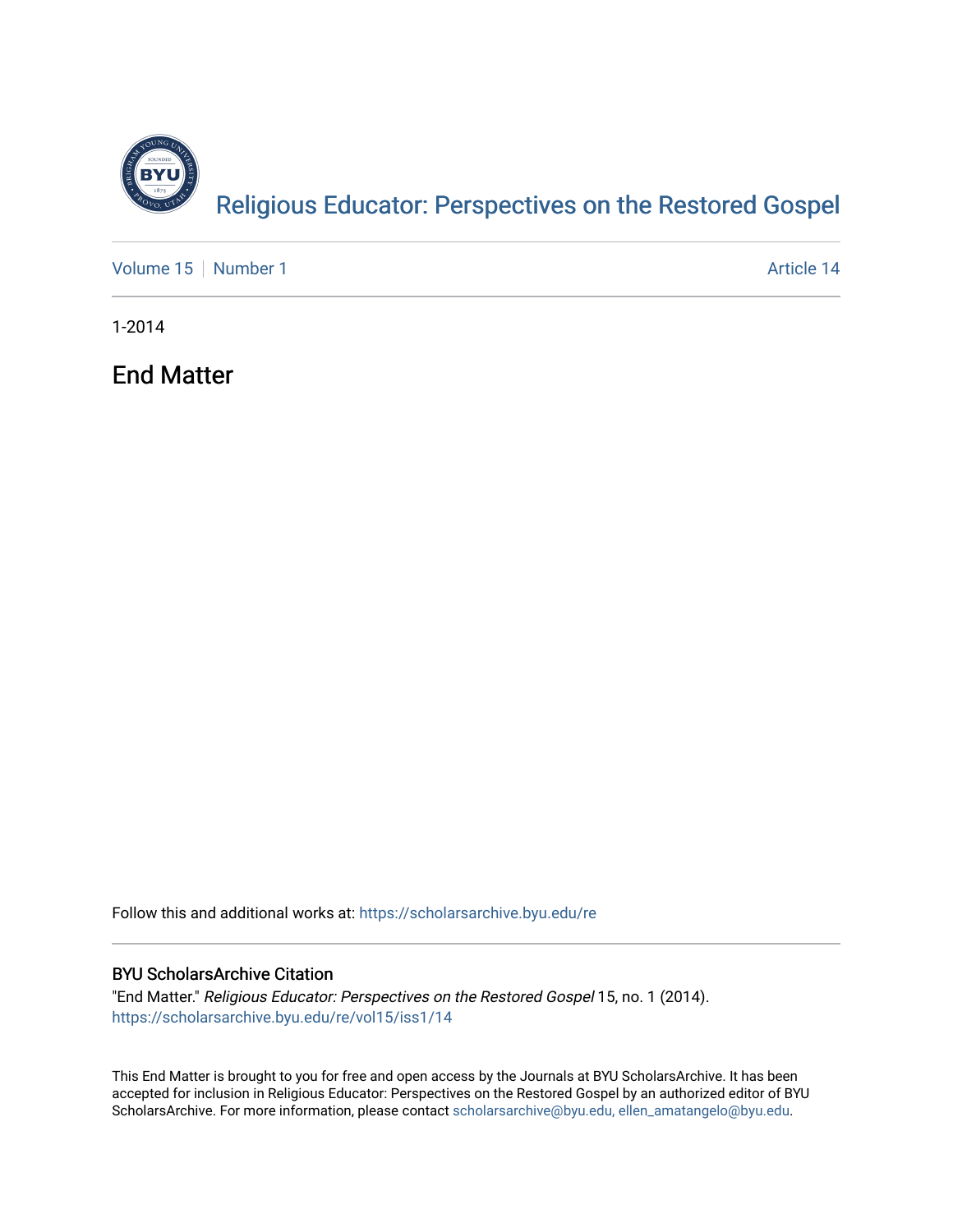# New Publications

To purchase any of the following publications, please visit www.byubookstore.com and search by book title or ISBN number, or call the BYU Bookstore toll-free at 1-800-253-2578.



Brent L. Top and Michael A. Goodman editors

**By Divine Design** Edited by Brent L. Top and Michael A. Goodman

The prophets of God continually raise their warning voices and lovingly give counsel to strengthen our families and heighten the spirituality of our children. This is a gospel-centered "best practices" book for husbands and wives, fathers and mothers that is founded on prophetic teachings and substantiated by good science. This book will help readers gain new and important insights about our most important responsibilities in time and eternity—our families. *ISBN: 978-0-8425-2850-4; Retail: \$27.99*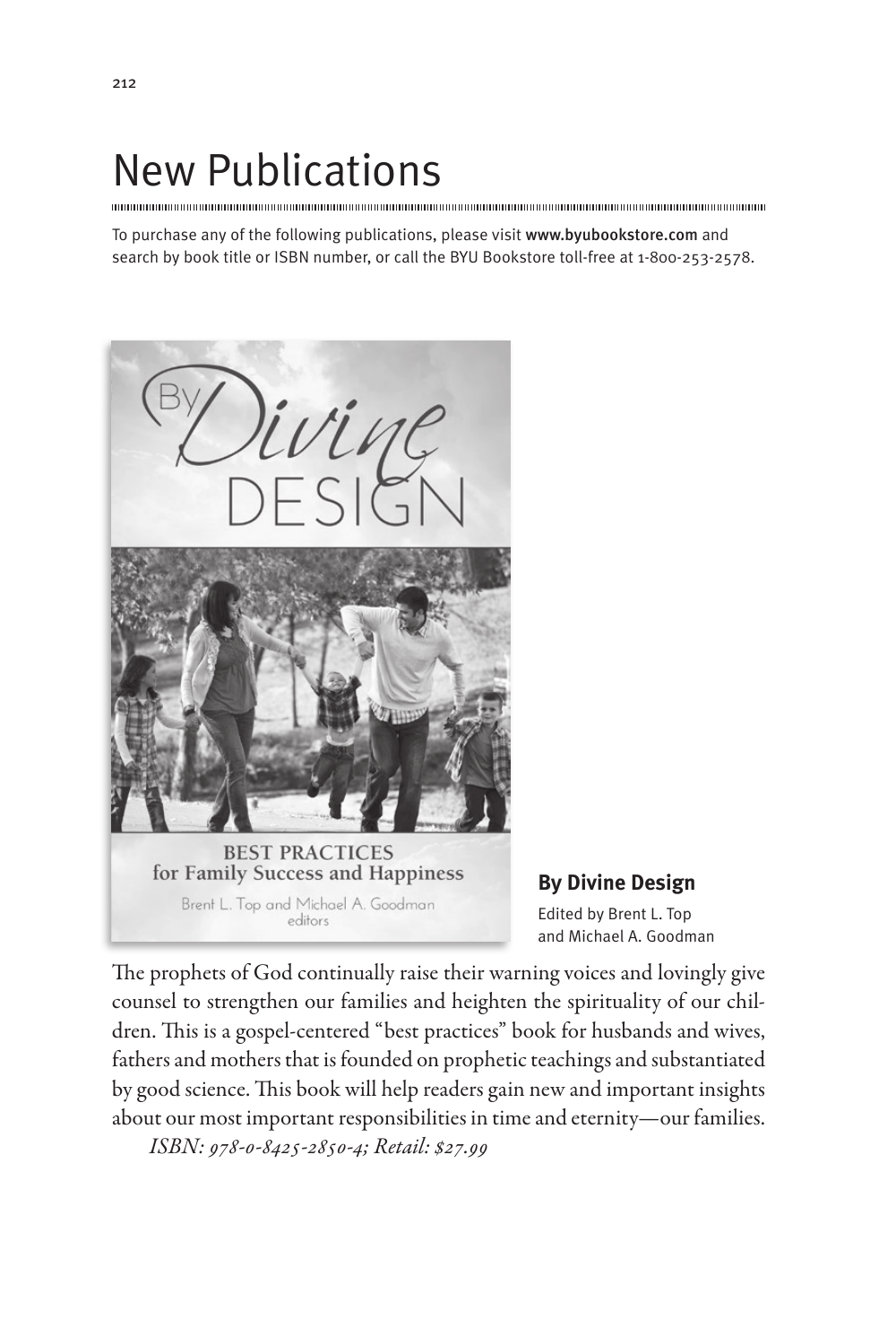

### **Joseph F. Smith Reflections on the Man and His Times**

Edited by Craig K. Manscill, Brian D. Reeves, Guy L. Dorius, and J. B. Haws

This book is a compilation of presentations from a BYU Church History Symposium. It features more than twenty messages about the life of Joseph F. Smith, including chapters by Elder M. Russell Ballard and Joseph Fielding McConkie. This book highlights aspects of President Smith's life, including his boyhood and adolescence, his family and personal relationships, his doctrinal contributions, Church

government, and initiatives taken during his presidency in education, building construction, building the Laie Hawaii Temple, creation of the seminary program, and public outreach. Elder Ballard, a great-grandson of Joseph F. Smith, describes how the Lord prepared President Smith to lead the Church. *ISBN: 978-0-8425-2747-4, Retail: \$31.99*



# **By Our Rites of Worship: Latter-day Saint Views on Ritual in History, Scripture, and Practice**

Edited by Daniel L. Belnap

While negative meanings are often attached to the words *rite* and *ritual*, these terms simply mean "with correct religious procedure; in the manner required, properly, duly, correctly, rightly, fittingly." Thus, the term perfectly describes an array of practices within our church, including baptism, the laying on of hands, and temple ordinances. This book explores the relationship between the performance of priesthood ordi-

nances (or rituals) and the power of godliness that is mentioned in Doctrine and Covenants 84. The book covers rituals in both the ancient and modern world.

*ISBN: 978-0-8425-2841-2, Retail: \$27.99*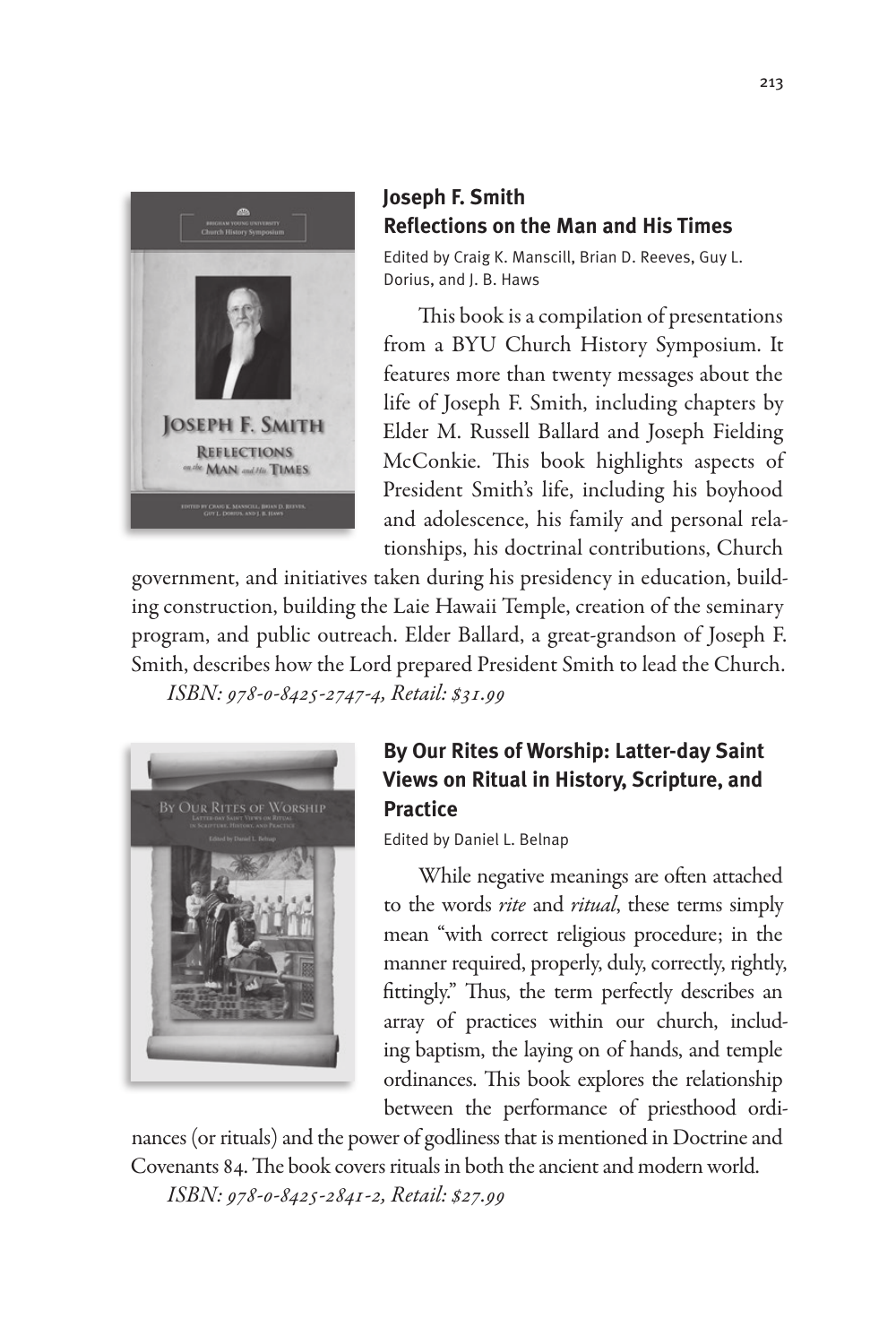# Upcoming Events

## **2014 BYU Religious Education Student Symposium**

The student symposium, sponsored and hosted by BYU's Religious Education, provides a forum for students to research, write, and present papers about religious subjects from a faithful perspective. The next symposium will be held Friday, February 21, 2014, in the Wilkinson Center. The deadline for students to submit papers is November 25, 2013. For details, visit *rsc.byu.edu*.

## **BYU Church History Symposium**

BYU's Department of Church History and Doctrine and the BYU Religious Studies Center will join with the LDS Church History Department to sponsor the BYU Church History Symposium, Thursday and Friday, March 6-7, 2014. This year's theme is *The Global Church*. President Dieter F. Uchtdorf, of the First Presidency, will be the keynote speaker at 9 a.m. Friday morning, March 7, at the LDS Conference Center theater in Salt Lake City. Terryl L. Givens will present the keynote address at BYU campus the day before. For details, visit *rsc.byu.edu.*

## **BYU EASTER CONFERENCE**

The 2014 BYU Easter Conference is slated for **April 11, 2014**. Each year, a General Authority emeritus or former Church leader is invited to give the keynote address. Additional speakers include teachers, educators, scholars, authors, speakers, historians, and experts on the life of Christ. Each talks about the Savior, his life, his mission, the Atonement, and his influence in our lives today. For details, visit *rsc.byu.edu.*

*These events are free of charge, and registration is not required. Some event details are subject to change. For more details, please visit us online at* rsc.byu.edu/conferences *or contact Brent Nordgren at 801-422-3293.*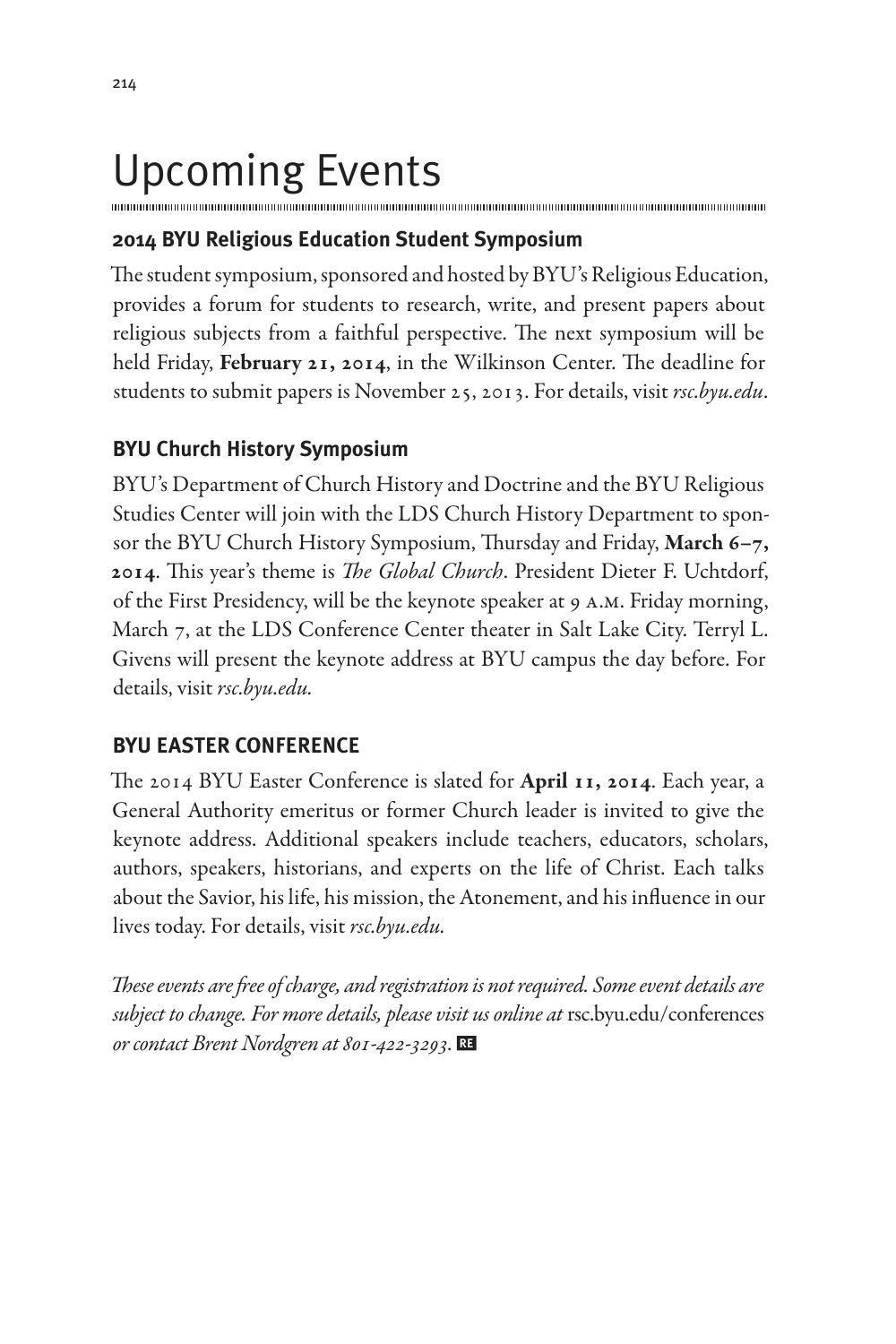# Staff Spotlight



### **Publications Director**

Thomas A. Wayment is a professor of ancient scripture at BYU. He joined the faculty in June of 2000 after completing a PhD in New Testament studies at the Claremont Graduate School. His research interests include the early manuscript tradition of Christian texts, the Christian Apocrypha, the life of Paul and early Latter-day Saint history up to the Nauvoo period. Currently he is working on a history of Christians in Oxyrhynchus in Egypt with Lincoln H. Blumell (assistant professor, BYU). He and his wife, Brandi, are the parents of two daughters, Shelby and Cate, and they live in Mapleton, Utah.

#### **Student Design Intern**

Emily Maurer is an undergraduate from Salem, Oregon, studying neuroscience, with a minor in visual arts. She loves problem solving and creative expression and enjoys both in the design work she does for the RSC. In addition to her work at the RSC, Emily is the designer for the BYU undergraduate journal of neuroscience, *Chiasm*. At home she enjoys collaborating on art and design projects with her husband, Austin; inventing new recipes with anything she finds in the kitchen; and spending time with her new baby, Finn.





#### **Student Editing Intern**

Rachel Ishoy is a junior from Carrollton, Georgia. She is the oldest of five children. Rachel is studying interdisciplinary humanities with an emphasis in English, and she is minoring in editing and music. She began working at the Religious Studies Center in August of 2013. Rachel one day hopes to pursue a career in editing and wants to work as a managing editor at a publishing company. She enjoys editing because it allows her to help others improve their writing, and it permits her to learn new things through reading so much. Her interests include playing the violin, cooking, running, watching movies, and going country swing dancing.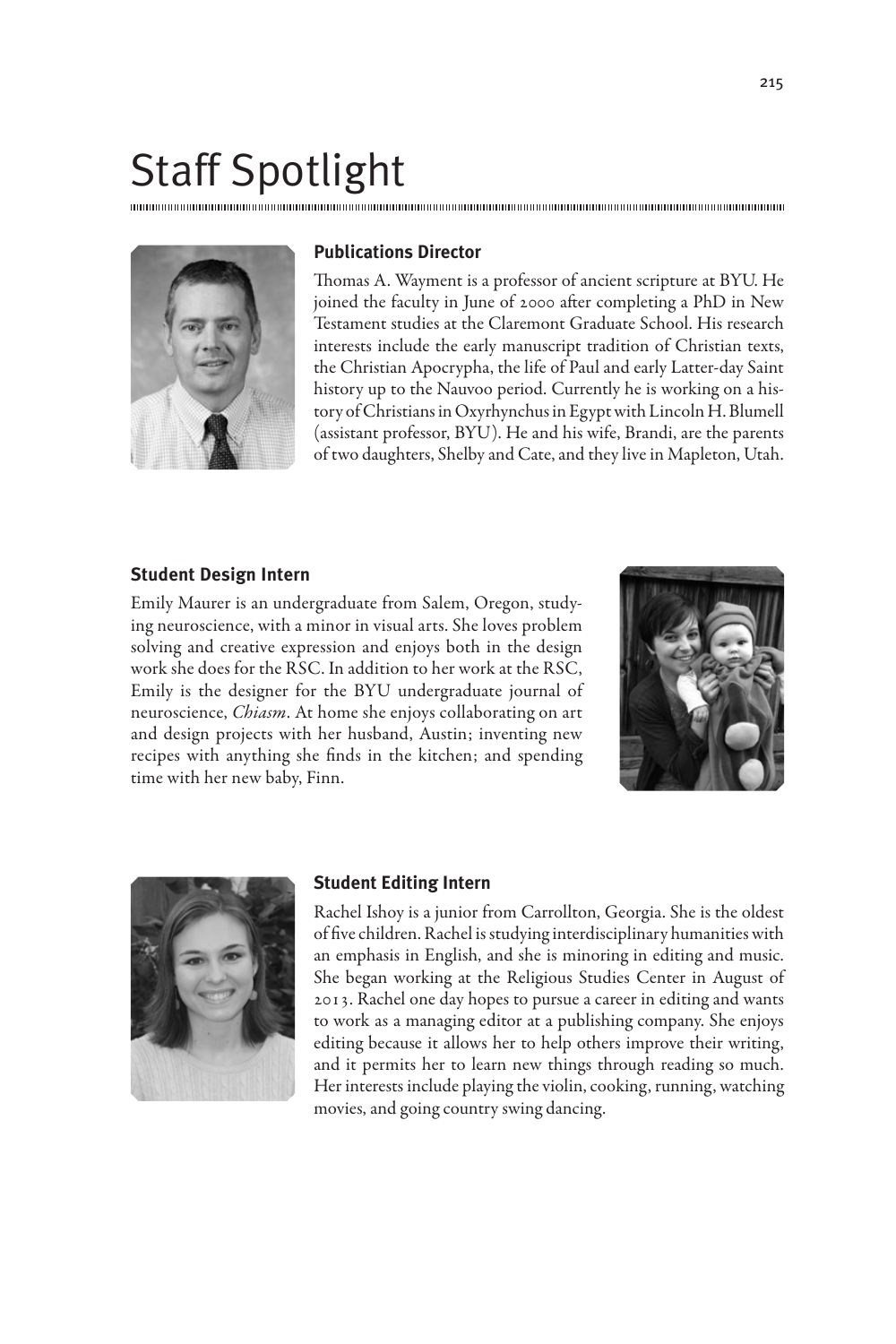# Religious Studies Center

**b r i g h a m y o u n g u n i v e r s i t y**

### **Religious Studies Center**

director Brent L. Top

associate director Dana M. Pike

editorial advisory board Richard Neitzel Holzapfel Kent P. Jackson

### *Religious Educator* **Staff**

editor Thomas A. Wayment

executive editor R. Devan Jensen

production supervisor Brent R. Nordgren

subscriptions manager Joany O. Pinegar

photographers Brent R. Nordgren Richard B. Crookston

editorial interns Austin Ballard Rebecca Hamson Rachel Ishoy

design and production Stephen Hales Creative, Inc.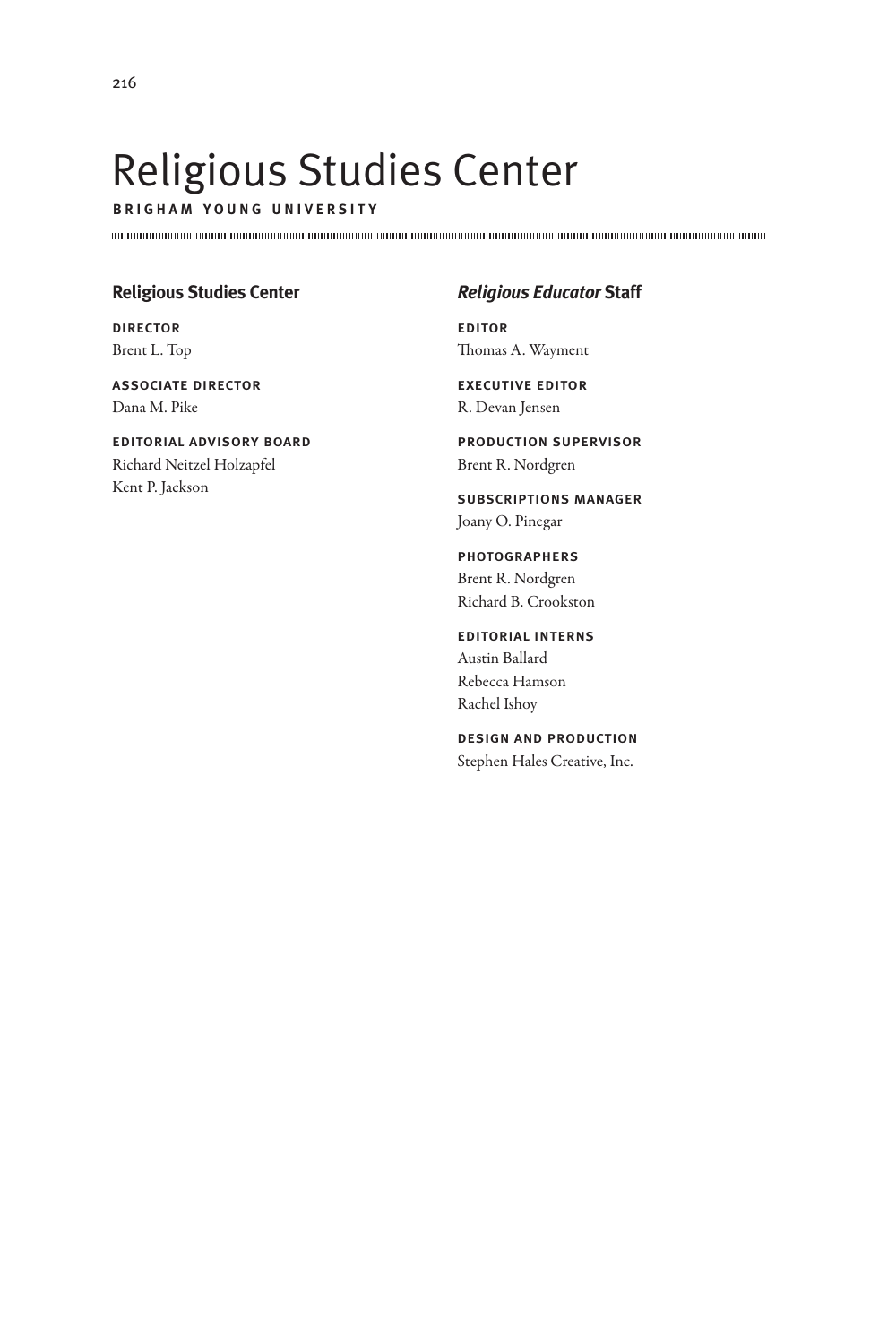

# Submission Guidelines

The *Religious Educator* serves the needs and interests of those who study and teach the restored gospel of Jesus Christ on a regular basis. The distinct focuses are on teaching the gospel; publishing studies on scripture, doctrine, and Church history; and sharing outstanding devotional essays. The beliefs of the respective authors do not necessarily reflect the views of the Religious Studies Center, Brigham Young University, or The Church of Jesus Christ of Latter-day Saints.

Complete author guidelines are provided at rsc.byu.edu/RSCStyleGuide.pdf. All manuscripts should be submitted electronically to rsc@byu. edu. Hard-copy submissions are accepted only if an electronic copy is included.

Manuscripts should be double-spaced, including quotations. Authors should follow style conventions of *The Chicago Manual of Style*, 16th edition, and the *Style Guide for Publications of The Church of Jesus Christ of Latter-day Saints*, 4th edition, as reflected in a recent issue of the *Religious Educator*.

Manuscripts will be evaluated by the following questions:

1. Does the manuscript address a clear *thesis*? Does the argument proceed *cautiously* and *logically*? Is the writing *clear*? Is it *engaging* and *interesting*? If not, why?

2. To what degree is the author *knowledgeable* on the topic as a whole, as shown, for example, by content, phrasing, contextualizing, thorough use of the best sources, and bibliography? Does the author adequately acknowledge and deal with opposing views? If not, why?

3. Does the manuscript present significant *new* data or *new* perspectives? What is its main contribution? Will people want to read this ten years from now? Does it make a contribution without resorting to sensationalism or controversy?

4. Does the author follow *the canons of responsible scholarship* (uses sound and fair methodology; documents arguable facts)? If not, why?

5. Is the manuscript faith-promoting? Is the piece in harmony with the established doctrine of the Church?

If a manuscript is accepted, authors will be notified and asked to provide photocopies of all source materials cited, arranged in order, numbered to match the endnotes, and highlighted to show the quotations or paraphrases. Photocopies of source material must include title page and source page with the highlighted quotations.

### Editorial Questions

For questions or comments, e-mail us at rsc@byu.edu or write to *Religious Educator*, 167 HGB, Provo, UT 84602-2701.